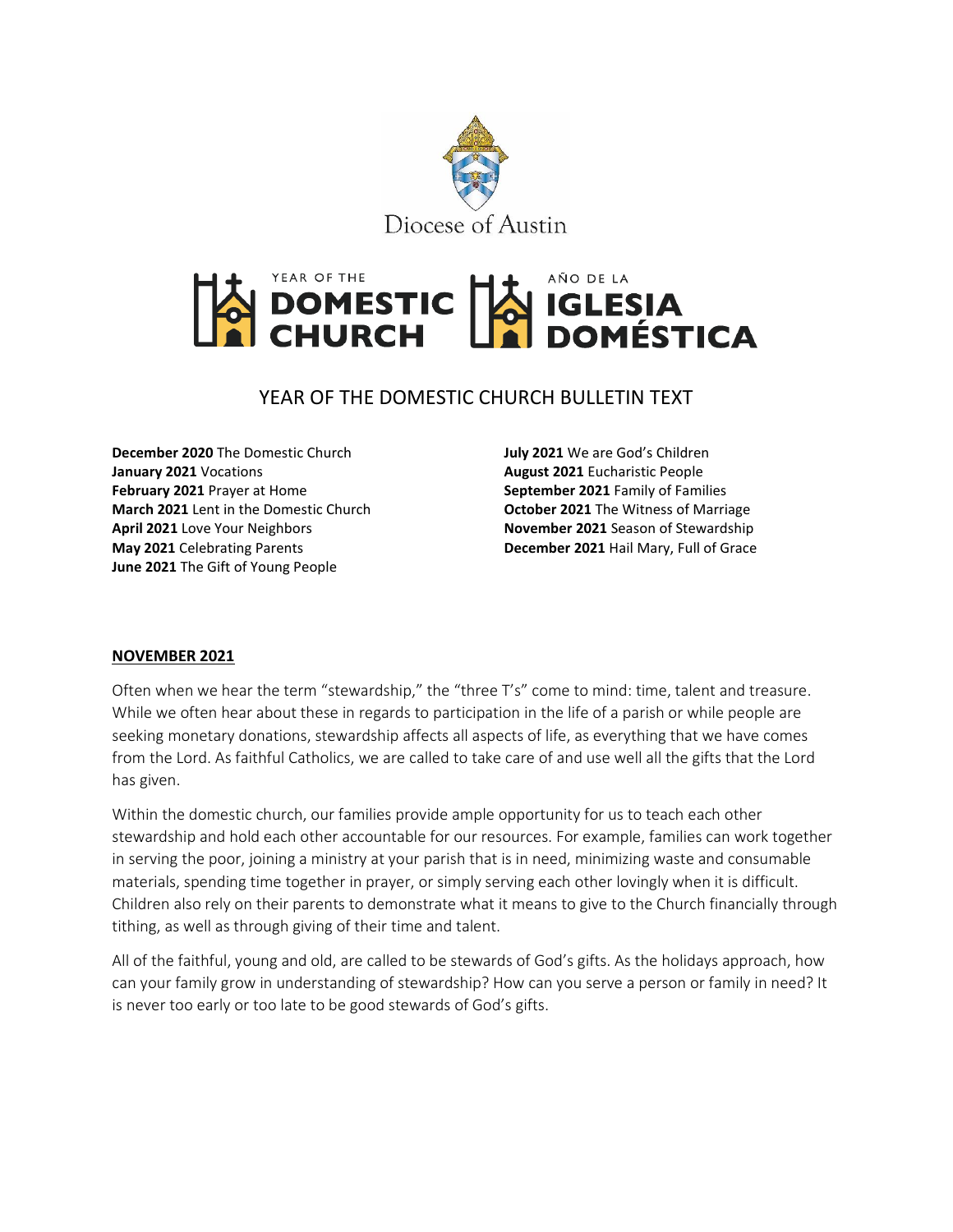#### OCTOBER 2021

The witness of marriage is a witness of the love that Christ has for his bride, the Church. From the beginning to the end of scripture, we see the importance of marriage. We see the marriage, the union of God and his people throughout the Old Testament. In Christ, we see the sacrificial love of God who lays down his life for his bride. And in the Eucharist, we participate in the wedding feast of the lamb; the eternal wedding banquet of heaven.

Christ's death on the cross demonstrates the self-sacrifice that unifies God with his people and husbands with their wives. We see love outpoured and new life given. *The Catechism of the Catholic Church* tells us "It is by following Christ, renouncing themselves, and taking up their crosses that spouses will be able to 'receive' the original meaning of marriage and live it with the help of Christ (CCC 1615)."

The witness of marriage is an outward sign of the eternal love of God, and our journey toward eternal life with him. If you are married, in what way do you and your spouse demonstrate God's love to each other? If you are not married, in what ways do you demonstrate God's love to your neighbor?

# SEPTEMBER 2021

When we refer to our parish, we often refer to our "home" parish. Perhaps this is the parish we grew up at, or the parish we were married at. Maybe it's the parish where we raise our own families, or where we land after relocating to a new city. This is the parish we attend each weekend surrounded by families we experience life with, or watch from afar as they move in and out of seasons of life. Our parish homes are much like our personal homes. They are places where we live and grow together.

Within our parishes, we find God's family, the Church. And God's family is our family. In his address "The Parish is the Family of Families," Pope John Paull II said "I invite all you who are unsure about the Church or who doubt that you will be welcomed to come home to the family of families, to come home to your parish. You belong there! It is your family in the Church, and the Church is the household of God in which there are no strangers or aliens (cf. Eph. 2:19)."

There are no strangers in our parishes, as there are no strangers in our homes. In what ways can you reach out to a new parishioner to welcome them into your parish family? In what ways does your parish feel like home?

#### AUGUST 2021:

The Eucharist lies at the heart of our Catholic faith. The *Catechism of the Catholic Church* calls the Eucharist the "source and summit of the Christian life (CCC 1324)." The preeminence of the Eucharist in our faith points to the crucial role that the Eucharist plays in living a Christian life.

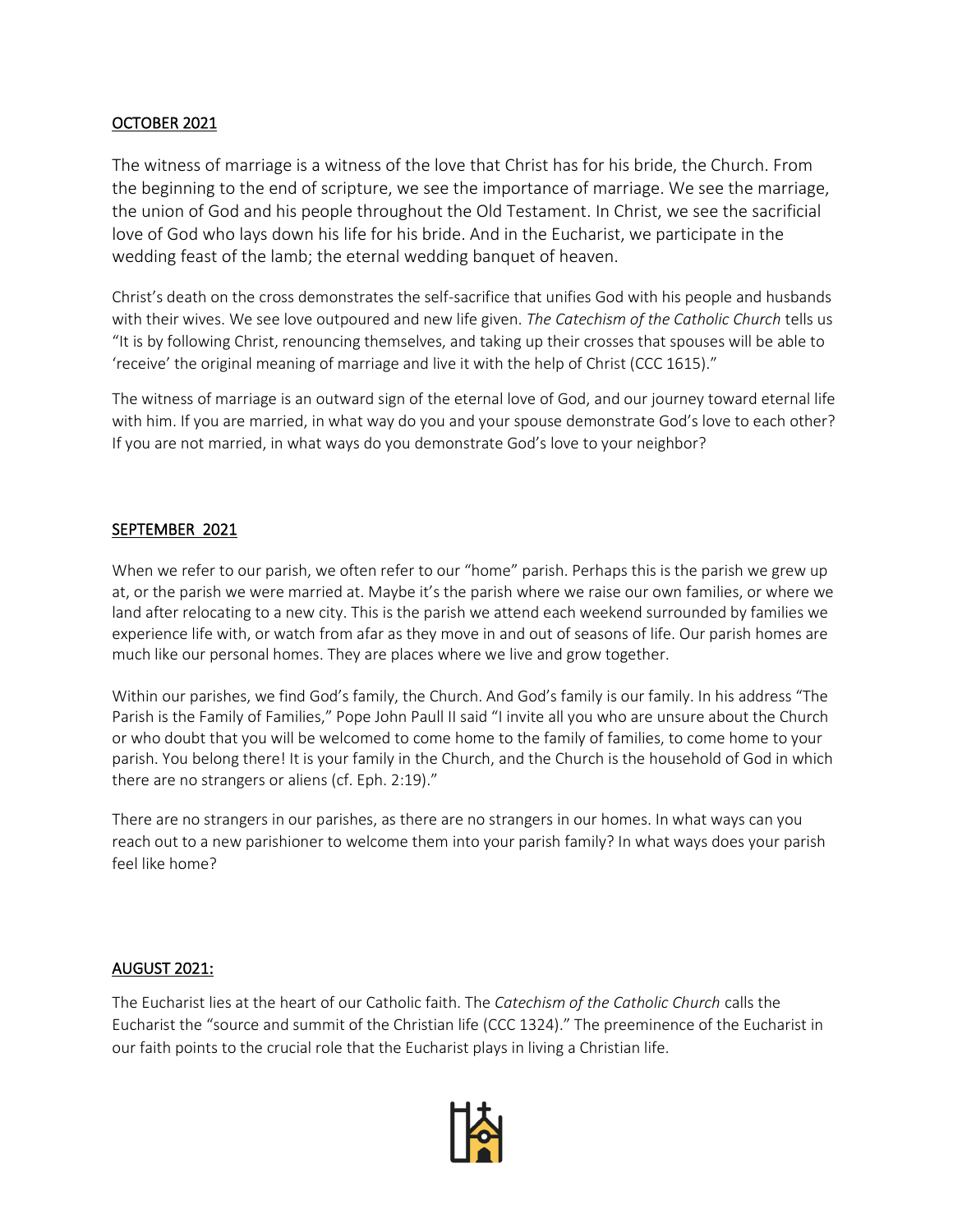As members of Christ's body, we are a Eucharistic people. We are strengthened in grace through receiving Christ in the Eucharist. We are then called to go forth to love and serve others as Christ did. We do this by taking the Gospel message everywhere we go, including out homes!

In his apostolic exhortation *Ecclesia in America*, Pope John Paul II said, "There is a need to encourage shared spiritual moments such as participating in the Eucharist on Sundays and Holy Days, receiving the Sacrament of Reconciliation, daily prayer in the family and practical signs of charity. This will strengthen fidelity in marriage and unity in families."

In the Eucharist, we are strengthened as Christ's body, the Church. We are also strengthened as families. How can your family work together to be Christ-like to those you encounter?

#### JULY 2021:

We are God's children. This may be something that you have heard since you were a child, but how often do you think about it and consider the implications of what it means that you are a child of God?

Jesus taught us to call God "father." Throughout his life, he desired that we would know God as the merciful and loving father that he is. Shortly before his death, Jesus prayed: "O righteous Father, the world has not known you, but I have known you; and these know that you have sent me. I made known to them your name, and I will make it known, that the love with which you have loved me may be in them, and I in them (John 17:25-26)."

Through our baptism, we are made adopted children of God. As children of God, we share in the sufferings of Christ. We are also co-heirs of God's kingdom with Christ, and share in his life through his body, the Church.

When you pray, do you approach God as your father? What can we learn from Christ's life and witness about what it means that God is our father? If we are part of Christ's body with God's love within us, how can you demonstrate his love to others?

#### JUNE 2021:

Young people are a gift from God. The Gospel of Matthew demonstrates the special place that young people have with God. It says: "Jesus said, 'Let the children come to me, and do not prevent them; for the kingdom of heaven belongs to such as these (Mat. 19:13-15).'"

Children contribute to the good of the family. They bring love and vitality to their families, as well as grow in and share faith with their families. They also learn Christian discipleship from their parents and contribute to helping their parents grow in holiness through mutual affection, love and forgiveness (cf. CCC 2225-2229).

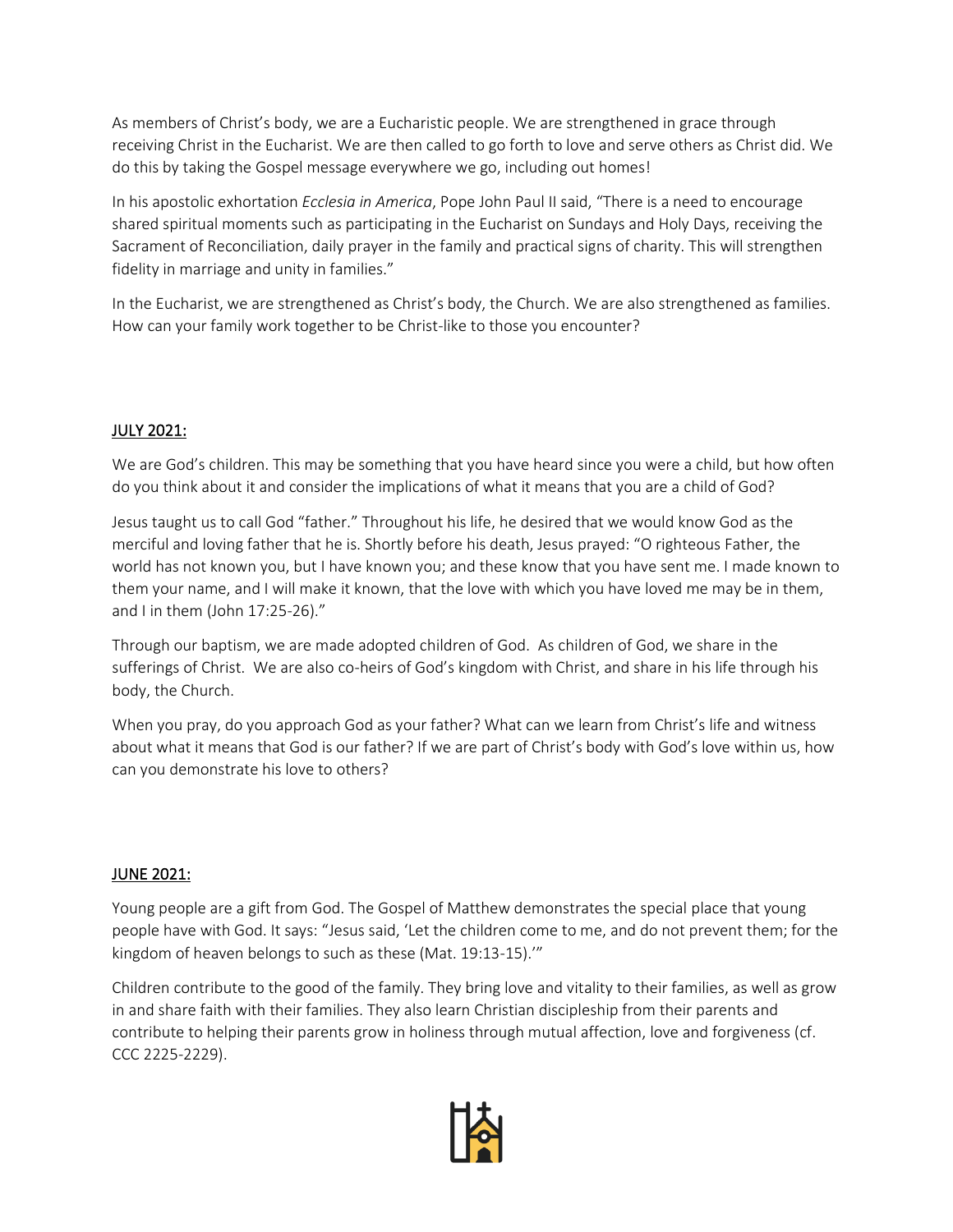As children grow into youth and young adulthood, they grow in faith according to their various stages in life, and are called to share in Christ's mission at each stage. In his Apostolic Exhortation *Christus Vivit*, Pope Francis states: "Filled with the love of Christ, young people are called to be witnesses of the Gospel wherever they find themselves, by the way they live (CV 175)."

We can look to the lives of young people as examples of what it means to rely on our parents for our basic needs. As children of God, we rely on the love and mercy of our heavenly father as we grow in holiness throughout our lives. In what ways is God a father to you?

# MAY 2021:

For the month of May, we continue our reflections for the Year of the Domestic Church by celebrating the gift of parenthood. We thank the Lord for the countless sacrifices that parents make, from sleepless nights to working long hours to provide for their families. Their roles are often thankless, but vital to our domestic churches. In their openness to new life, parents are cooperators with the Lord in creation and entrusted by God with the lives of their children.

Christ himself taught us to approach God as a parent. Throughout the Gospels, Jesus gives us the term "Abba," meaning father. The use of this word indicates a level of intimacy and conjures-up ideas of the tenderness between a parent and child. The term also indicates a level of authority. The faithful are called to obedience in their relationship with God, as a child is called to obedience in relationship with his or her parent.

By looking to Christ and his relationship with God the Father, we see the beauty of reciprocity in relationships between parents and children. This month as we celebrate the gift of parents, let us celebrate the gift of the people who brought us into this world, as well as the gift of a loving father in heaven.

# APRIL 2021:

The love of one's neighbor is an important part of our life of faith. When asked what the greatest commandment is, Jesus replied: "'You shall love the Lord your God with all your heart, with all your soul, with all your mind, and with all your strength.' The second is this: 'You shall love your neighbor as yourself.' There is no other commandment greater than these (Mark 12: 30-31)."

To love one's neighbor is to love as God loves. Within the Domestic Church, parents demonstrate this by loving their children and spouses. Family members also express this love through the mercy and forgiveness that they extend to one another. However, this love is not limited to those within your household. We must love our neighbor by going out. We must meet our neighbors where they are at.

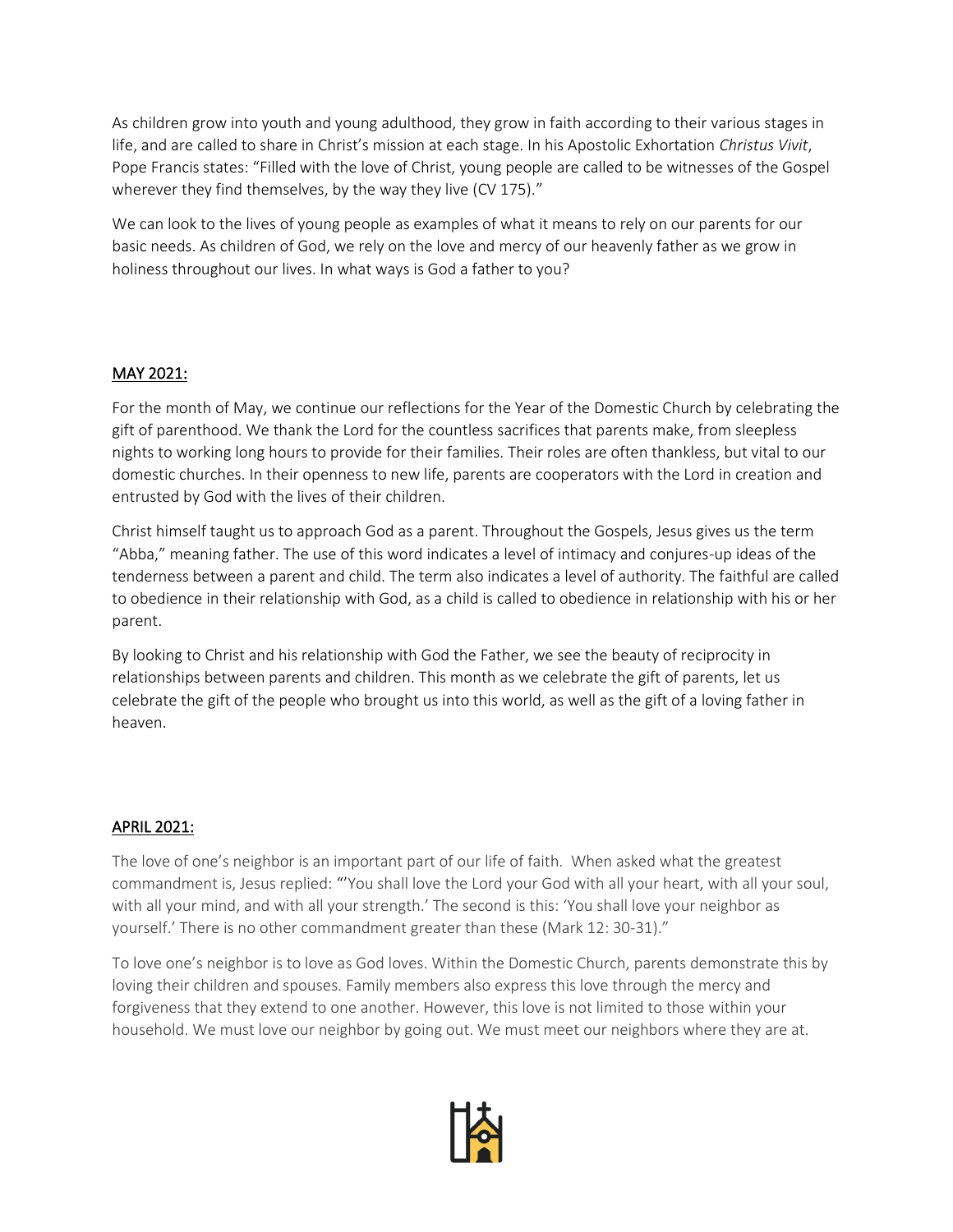In his address "The Parish is a Family of Families," Pope John Paul II encouraged the faithful to reach out to their neighbor. He says: "I wish to encourage all families and parishes not to be inward-looking, not to dwell on themselves. Jesus commands us to serve our neighbor, to reach out to those in need." This encouragement allows us to reflect on how we answer this call. How does your family or household show love to each other? Who is someone in need that your family can serve? What is something small that your family can do for those in need?

# MARCH 2021:

This month we experience the season of Lent. A time in which we, like Christ, will spend 40 days in the desert for a time of prayer and sacrifice. Our prayers and sacrifices help us grow in relationship with Christ. They unite us more closely to him as we journey with him to the cross and celebrate his resurrection at Easter.

During this Year of the Domestic Church, we are reminded of the sacrifices and prayer that we offer for our families. Each member in a household has a unique role that contributes to the household and requires sacrifice. Often, we pray for members of our family during challenging times, or offer prayers of gratitude for each other when things go well, but does your family pray *together*?

As we enter the Lenten season and consider what personal sacrifice that we would like to "give up," consider a way in which you can add, or increase prayer in the life of your family. Does your household pray together? Parents, do you pray with your spouse and set an example of prayer for your family? Does your family attend Mass together? Do you pray together daily or share prayer traditions? Maybe you don't pray together and would like to start. Wherever you are in your prayer life, consider increasing the time that you spend together with the Lord. As we grow in relationship with him in our own families, or domestic Church, God's family, the Church, grows together.

# FEBRUARY 2021:

Prayer is integral for a life of faith. It is through prayer that we are able to approach the Lord with whatever gratitude, burdens or petitions are on our hearts.

Christ himself taught us how to pray. In the Gospel of Luke, Jesus teaches us to call God "father," and in Luke 11: 2-4, we see the familiar prayer that we say at Mass: the "Our Father."

In prayer, we approach the living God, our father, who calls us into relationship with him. As his children, our relationship with God grows and changes as we do. For this reason, from the time children are small, we teach them to pray with simple prayers and petitions. As people grow, their prayer life changes and deepens as their relationship with the Lord deepens.

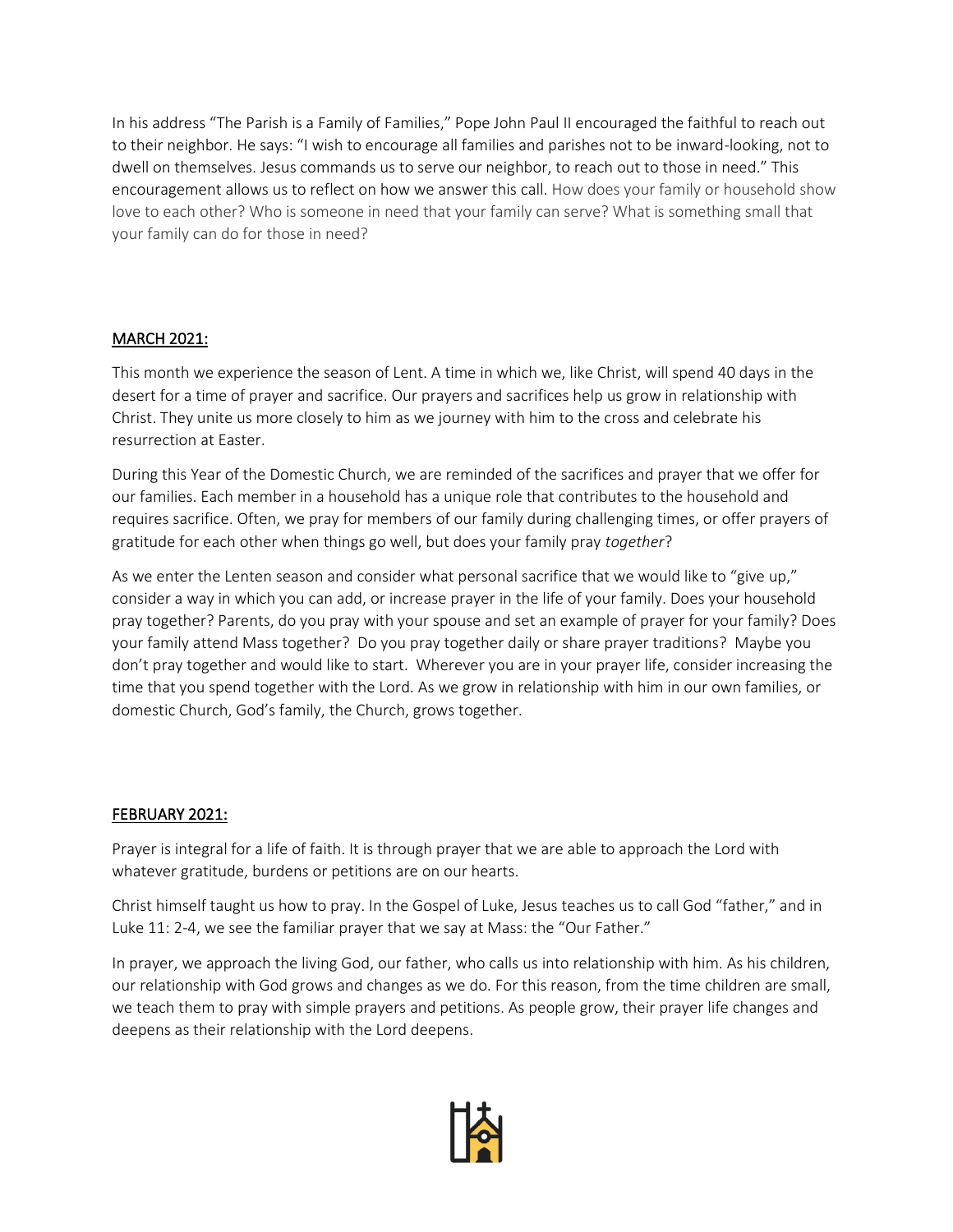Children look to their parents and loved ones as examples of how to live and express their faith. Praying together as a family teaches children to seek God in prayer, and be confident in his loving response. Praying together as a family also strengthens the relationships within the family and allows the family to grow in faith together.

Does your family pray together? What is one simple way that you can increase the prayer time with your family or those living in your household?

# JANUARY 2021:

Throughout history, God has spoken to man. He spoke through Abraham, Moses and the prophets. God's Word became flesh in Jesus, and he continues to speak to us today through Scripture and the Tradition of the Church. God also speaks to each person through his or her vocation in life.

Each person has a vocational calling. A person's vocation is the way in which he or she grows in holiness through service of God. Some people are called to marriage while others are called to the priesthood or religious life. Some people serve God in their single state of life. Regardless of a person's vocational calling, all of the faithful are called to serve God in charity and faithfulness.

In his apostolic exhortation *Ecclesia in America*, Pope John Paul II said: "The word of God, faithfully read in the family, gradually builds it up as a domestic church and makes it fruitful in human and Christian virtues; it is there that the source of vocations is to be found."

By remaining close to God's word in the Scriptures, families are able help each other discern God's voice in their own lives. In this way, families can support and nurture the vocation of its members as they help each other lead holy lives.

What is a way that your family can share the Scriptures with each other? How can you support each family member's vocation?

#### DECEMBER 2020:

This Christmas season bring us the opportunity to reflect on the Incarnation of God when, in his infinite love and mercy, became man. We see this in a tangible way when we reflect upon the manger. The creator of heaven and Earth lay helpless as a baby, surrounded by his parents, Mary and Joseph.

The Holy Family serves as an example for all of our families of what it means to live faithfully. It is in the home that we receive faith from our families. It is also in the home that our faith grows and is nourished so that we can then take our faith into the world. For this reason, the family is known as the "Domestic Church."